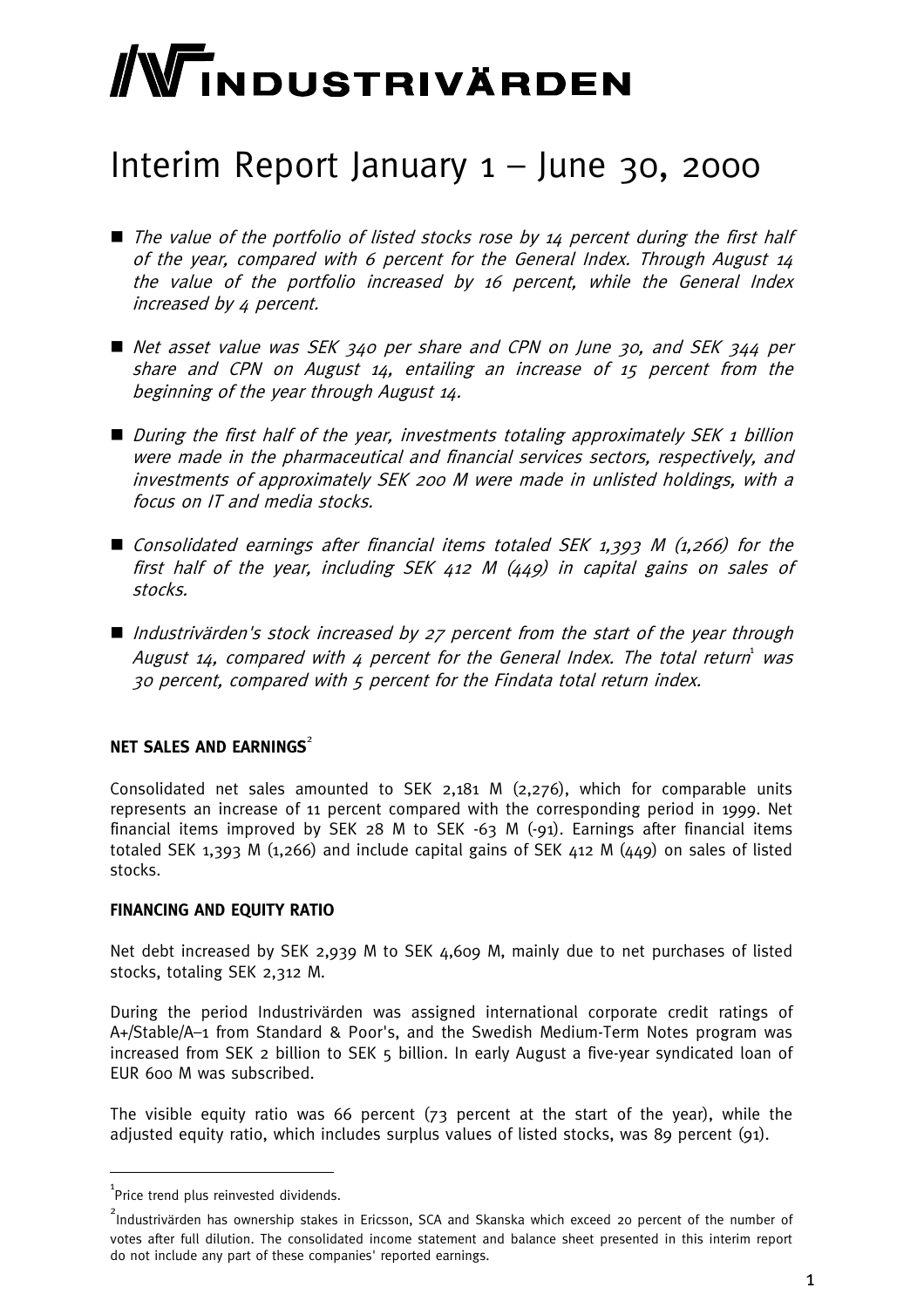# **TNDUSTRIVÄRDEN**

#### **PORTFOLIO OF LISTED STOCKS**

The portfolio of listed stocks had a market value of SEK 64,071 M on June 30, 2000 and the surplus value was SEK 47,098 M (SEK 54,298 M and SEK 39,962 M respectively at the start of the year). Unrealized growth in the value of the listed portfolio during the first half of the year was thus SEK 7,136 M. Adjusted for purchases and sales, the growth in value since the start of the year was 14 percent, compared with 6 percent for the General Index. The result of sales from the portfolio of listed stocks was a capital gain of SEK 412 M.

During the first half of the year, purchases of listed stocks totaled SEK 3,047 M, while sales totaled SEK 735 M. Thus stocks were bought for a net value of SEK 2,312 M. Major net purchases consisted of 1,835,490 Lundbeck A/S, 5,350,000 Handelsbanken, 2,663,900 Skandia, 1,151,250 Pharmacia Corp., 550,000 Pfizer Inc., and 455,000 Karo Bio. Major net sales consisted of 1,227,000 SCA and 200,000 Volvo.



During the second quarter, the number of shares in Ericsson increased as a result of a 4:1 split, and the number of shares in Skandia increased as a result of a 1:1 stock dividend. Pharmacia Corp. was formed through the merger between Pharmacia & Upjohn and Monsanto, whereby 1.19 shares in Pharmacia Corp. were received for each share in Pharmacia & Upjohn.

#### **Price Trend for the Five Largest Shareholdings**

The trend during the first half of the year for the five largest shareholdings, which accounted for 88 percent of the portfolio's value at June 30, was as follows:

| Company       | Share of portfolio | Price change    |
|---------------|--------------------|-----------------|
|               | at June $30, %$    | January-June, % |
| Ericsson      | 50                 | 23              |
| Skandia       | 16                 | 81              |
| Handelsbanken | 10                 | 20              |
| Sandvik       |                    | -31             |
| SCA           |                    | -34             |

Ericsson had a strong earnings improvement, and its stock outperformed the General Index. The trend for telecom stocks was mainly positive on the international stock markets during the first half of the year.

Skandia performed considerably better than the General Index, the bank and financial services index, and comparable international insurance companies.

Handelsbanken has shown clearly better profitability than the average for the Nordic commercial banks for a number of years. The price trend during the period was better than the General Index and on a par with the other Nordic commercial banks.

Sandvik reported a favorable earnings trend. Cyclical stocks like Sandvik and SSAB were weak during the first half of the year, after having outperformed the General Index in 1999.

SCA had a favorable earnings trend. The stock performed slightly better than the forestry index.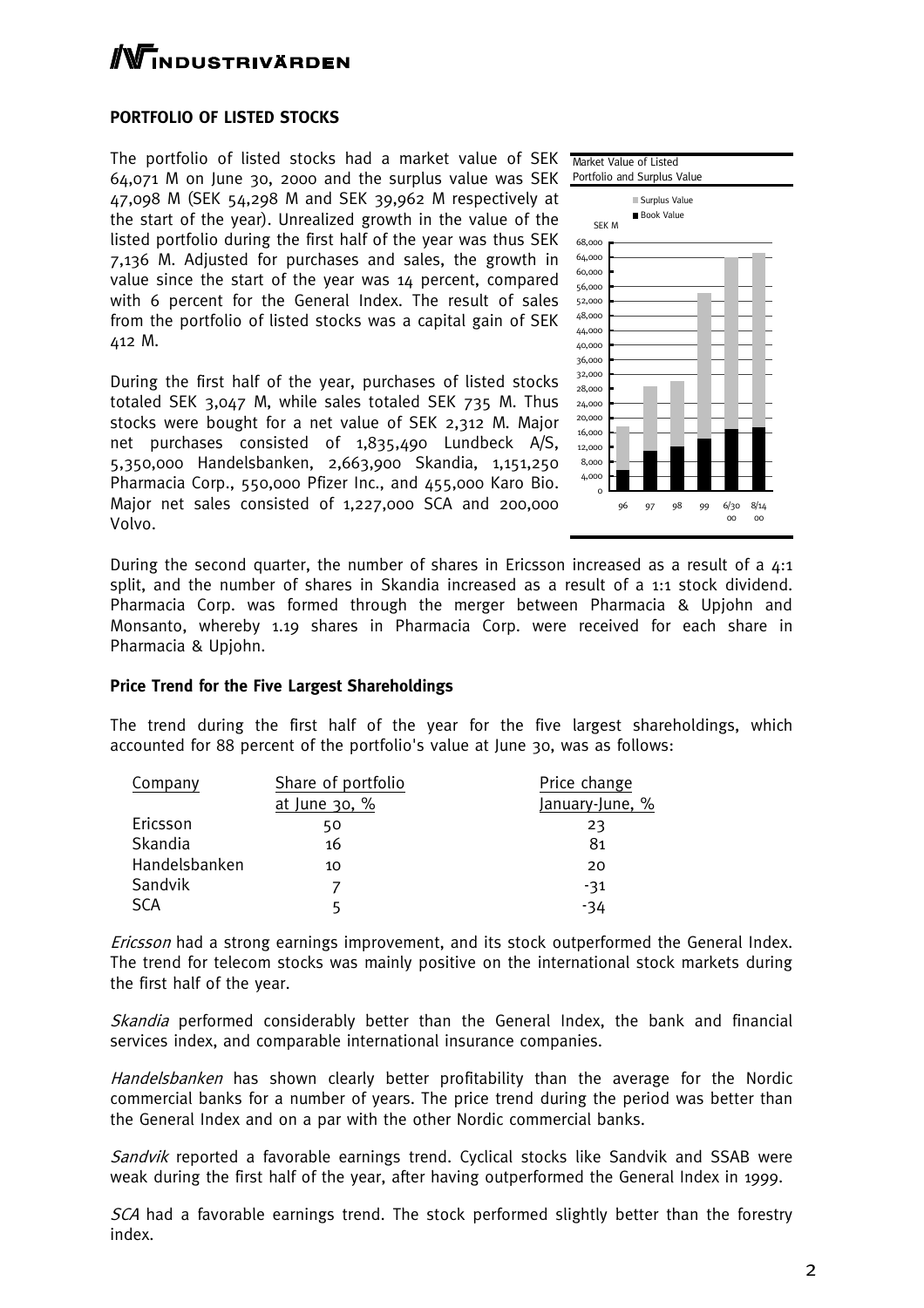# $\Gamma$ NDUSTRIVÄRDEN

#### **Development for the Listed Portfolio Through August 14, 2000**

The market value of the listed portfolio on August 14, 2000, was SEK 65,313 M, and the surplus value was SEK 47,973 M. Adjusted for purchases and sales, the portfolio's value increased by 16 percent from the start of the year. The General Index increased by 4 percent during the same period.

#### **SURPLUS FUNDS IN SPP**

The client-company funds that have accumulated in the insurance company SPP and been allocated to the Group amount to SEK 75 M, of which SEK 18 M pertains to the Parent Company. Of this amount, a discounted present value of SEK 64 M is reported among other operating income in the half-year accounts.

#### **PARENT COMPANY**

The Parent Company's dividend income amounted to SEK 831 M (785), including SEK 813 M (772) from listed companies. Including gains of SEK 412 M (449) on sales of listed stocks, earnings totaled SEK 1,243 M  $(1,234)$ . After administrative costs and a negative balance of interest income and expense, earnings after financial items totaled SEK 1,141 M (1,105).

#### **SUBSIDIARIES**<sup>3</sup>

Besam's net sales amounted to SEK 891 M (800), an increase of 11 percent compared with the first half of 1999. Earnings after financial items totaled SEK 85 M (72).

Isaberg Rapid's net sales were SEK 323 M (289), an increase of 12 percent compared with the first half of 1999. Earnings after financial items were SEK 31 M (22).

Indutrade's net sales amounted to SEK 966 M (875), an increase of 10 percent compared with the first half of 1999. Earnings after financial items were SEK 81 M (66).

#### **CALCULATED NET ASSET VALUE**

Industrivärden's net asset value<sup>4</sup> as per June 30 has been calculated at SEK 64.9 billion, or SEK 340 per share and CPN. Net asset value as per August 14 has been calculated at SEK 344 per share and CPN. Net asset value as per December 31, 1999, was calculated at SEK 298 per share and CPN.

Stockholm, Sweden, August 15, 2000

Clas Reuterskiöld President and CEO



 $3$ The surplus funds in SPP payable to the subsidiaries are not included in the respective companies' earnings reported below, however, they have been taken into account in the consolidated accounts.

 $4$ The composition of net asset value is shown in the table on page 10.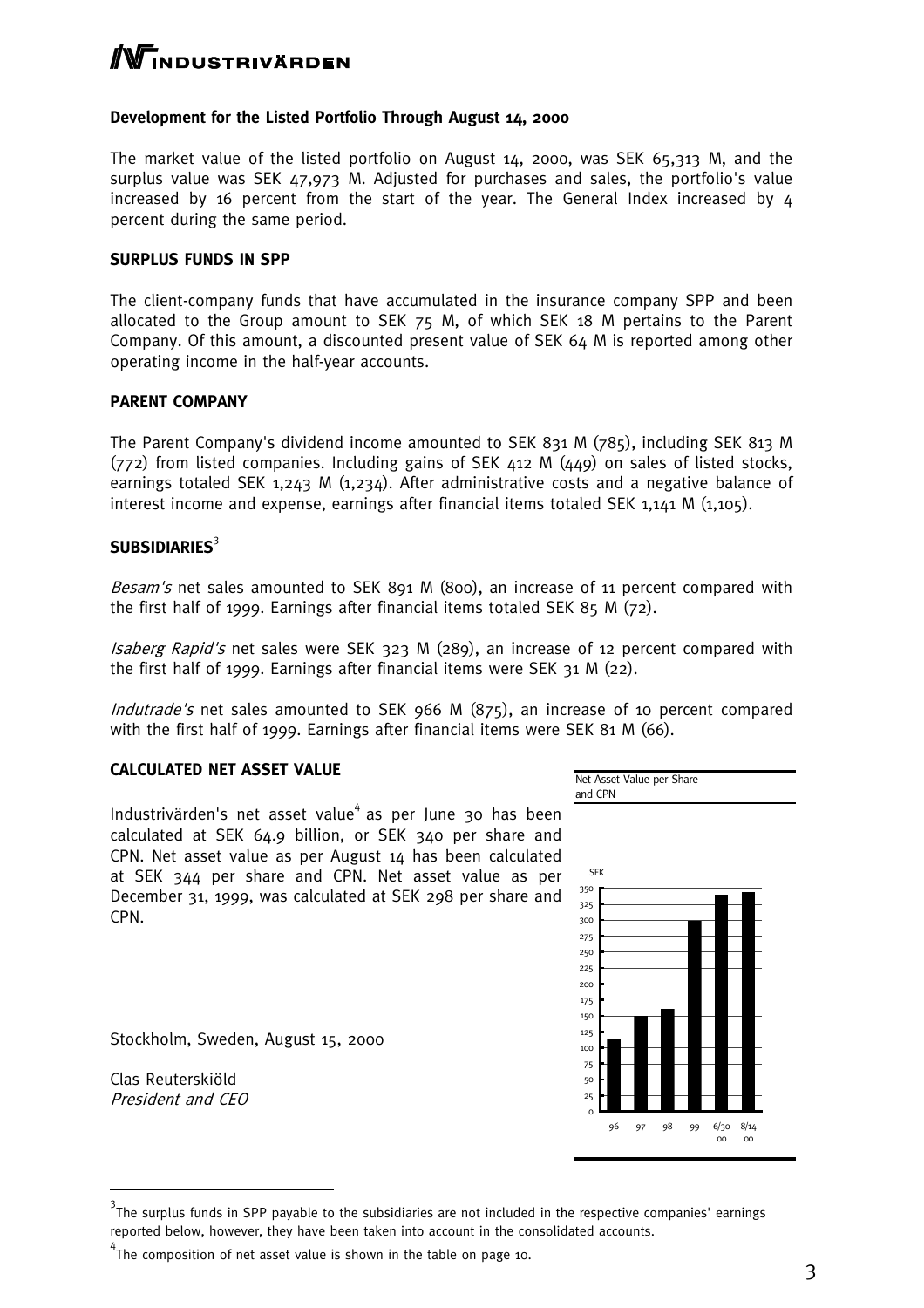

#### **ACCOUNTING PRINCIPLES**

The same accounting principles and calculation methods as in the 1999 Annual Report have been used in this interim report.

#### **AUDITORS' EXAMINATION REPORT**

We have conducted a limited review of the accompanying interim report in accordance with the recommendation issued by the Swedish Institute of Authorized Public Accountants (FAR). A limited review is considerably less in scope than an audit. Nothing has come to our attention that indicates that the interim report does not fulfill the requirements of the Swedish Stock Exchange Act and the Swedish Annual Accounts Act.

Stockholm, Sweden, August 15, 2000

Öhrlings PricewaterhouseCoopers AB

Ingvar Pramhäll Authorized Public Accountant

#### **FINANCIAL CALENDAR**

An interim report for the period January–September will be released on October 31. A year-end report for 2000 will be released on February 20, 2001. The 2000 Annual Report will be published at the end of March 2001.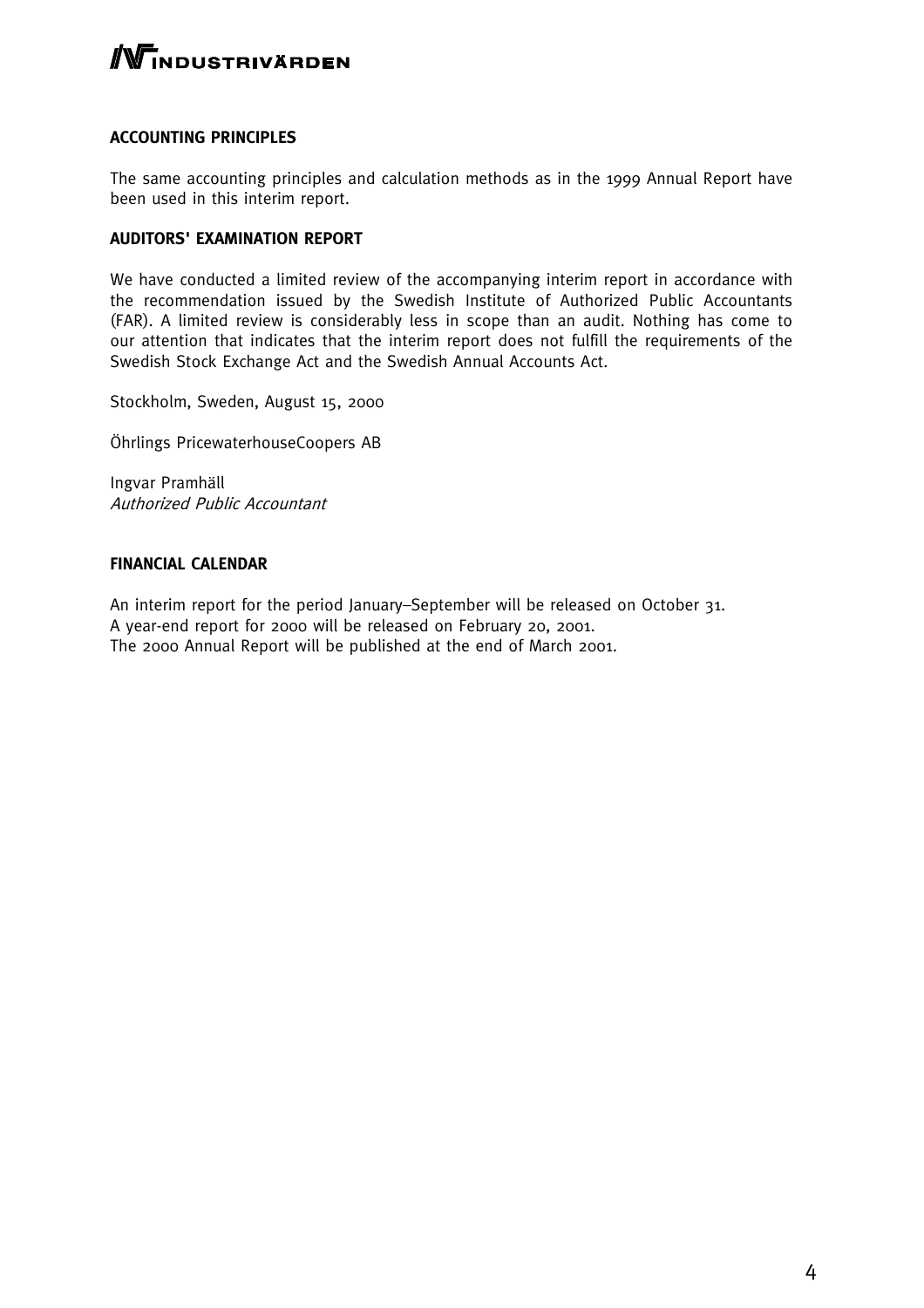### **Industrivärden Consolidated Income Statement**

| SEK M                                                                                                                   | 2000<br>Jan.-June                            | 1999<br>Jan.-June            | 1999<br>Jan.-Dec.                 |
|-------------------------------------------------------------------------------------------------------------------------|----------------------------------------------|------------------------------|-----------------------------------|
| Net sales<br>Cost of goods sold                                                                                         | 2,181<br>$-1,423$                            | 2,276<br>$-1,518$            | 4,071<br>$-2,636$                 |
| <b>Gross earnings</b>                                                                                                   | 758                                          | 758                          | 1,435                             |
| Development costs<br>Selling costs<br>Administrative costs<br>Other operating income and expenses                       | $-33$<br>$-358$<br>$-201$<br>62 <sup>5</sup> | -38<br>$-372$<br>$-212$<br>0 | $-55$<br>$-675$<br>$-378$<br>$-2$ |
| <b>Operating earnings</b>                                                                                               | 228                                          | 136                          | 325                               |
| Dividend income from listed stocks<br>Capital gains on sales of listed stocks<br>Capital gains on sales of other stocks | 813<br>412<br>3                              | 772<br>449                   | 775<br>3,535<br>100               |
| <b>Earnings before financial items</b>                                                                                  | 1,456                                        | 1,357                        | 4,735                             |
| Interest income<br>Interest expense (excl. CPN interest)<br>Other financial items                                       | 63<br>$-141$<br>15                           | 14<br>$-111$<br>6            | 68<br>$-210$<br>10                |
| <b>Earnings after financial items</b>                                                                                   | 1,393                                        | 1,266                        | 4,603                             |
| <b>CPN</b> interest                                                                                                     | $-74$                                        | $-50$                        | $-134$                            |
| <b>Earnings before taxes</b>                                                                                            | 1,319                                        | 1,216                        | 4,469                             |
| Tax on earnings for the period                                                                                          | $-140$                                       | $-166$                       | $-135$                            |
| Net earnings for the period                                                                                             | 1,179                                        | 1,050                        | 4,334                             |

<sup>&</sup>lt;sup>5</sup><br>Of which, surplus funds in SPP SEK 64 M.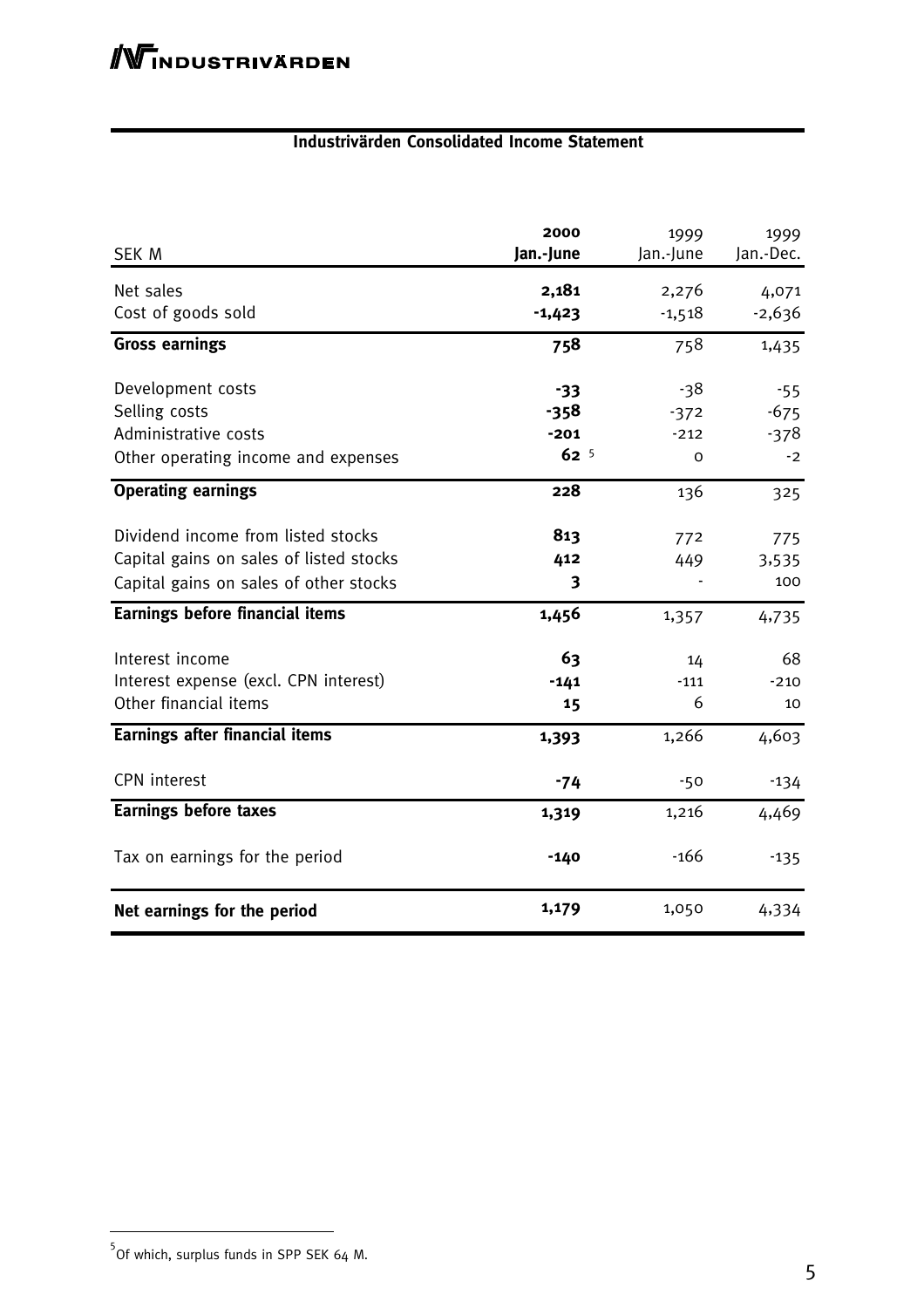## **Breakdown by Business Unit**

|                                     | Net sales         |                   | Earnings after<br>financial items |                   |
|-------------------------------------|-------------------|-------------------|-----------------------------------|-------------------|
| SEK M                               | 2000<br>Jan.-June | 1999<br>Jan.-June | 2000<br>Jan.-June                 | 1999<br>Jan.-June |
| Besam                               | 891               | 800               | 85                                | 72                |
| Isaberg Rapid                       | 323               | 289               | 31                                | 22                |
| Indutrade                           | 966               | 875               | 81                                | 66                |
| Dividend income from listed stocks  |                   |                   | 813                               | 772               |
| Other, net                          | $\mathbf{1}$      | -5                | $-32^{6}$                         | $-113$            |
|                                     | 2,181             | 1,959             | 978                               | 819               |
| Capital gains on<br>sales of stocks |                   |                   | 415                               | 449               |
| Structural changes <sup>7</sup>     |                   | 317               |                                   | $-2$              |
|                                     | 2,181             | 2,276             | 1,393                             | 1,266             |

 6 Of which, surplus funds in SPP SEK 64 M.

<sup>&</sup>lt;sup>7</sup><br>Pertains to Hydrauto, Rapid Granulator and Timelox which were sold during 1999.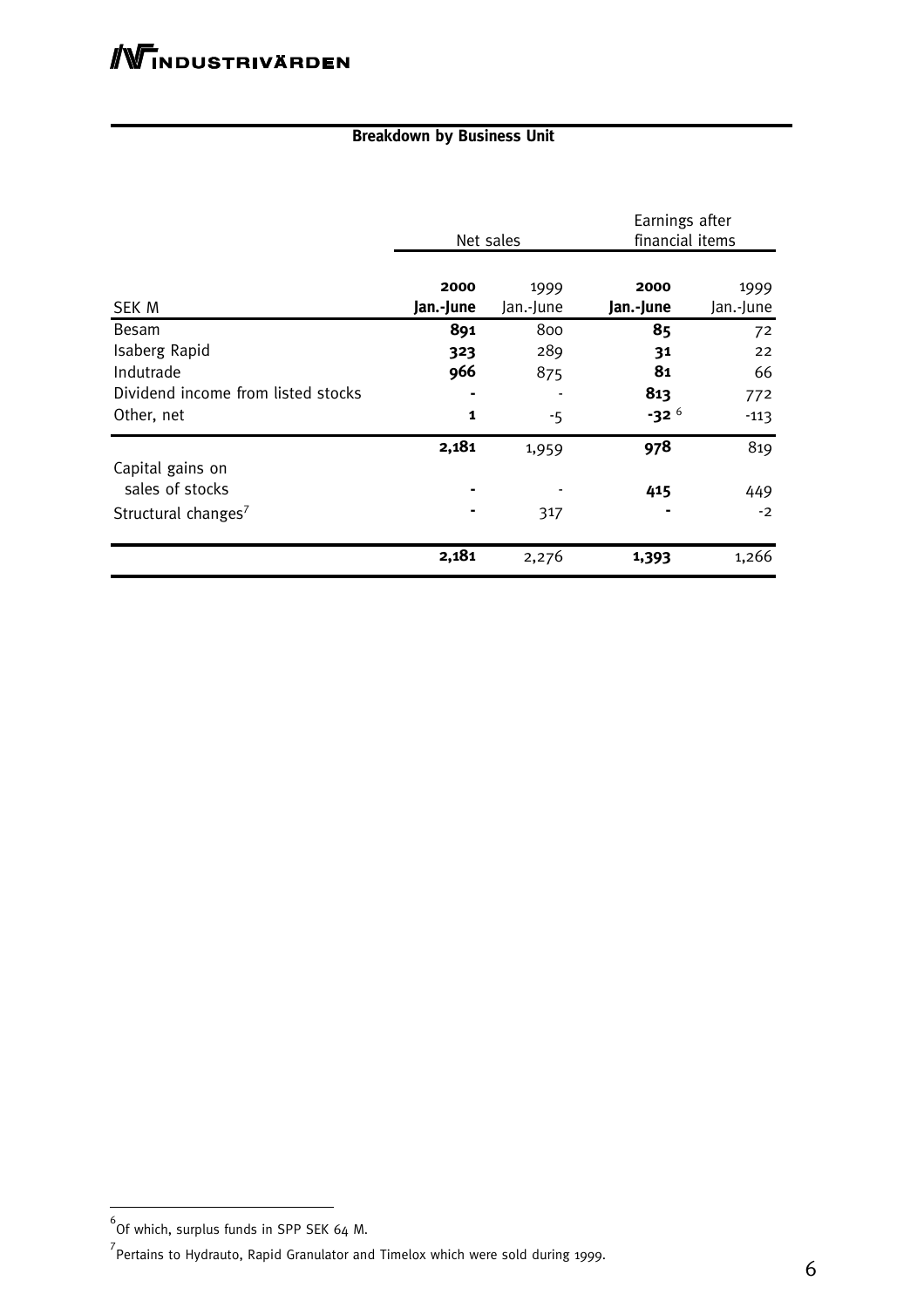## **Industrivärden Consolidated Balance Sheet**

| SEK M                                       | June 30<br>2000 | June 30<br>1999 | Dec. 31<br><u>1999</u> |
|---------------------------------------------|-----------------|-----------------|------------------------|
| Intangible assets                           | 91              | 99              | 95                     |
| Tangible assets                             | 574             | 696             | 570                    |
| Shares and participations                   | 17,318          | 13,186          | 14,477                 |
| Other financial assets                      | 511             | 80              | 1,318                  |
| Inventories                                 | 721             | 758             | 649                    |
| Accounts receivable, trade                  | 821             | 885             | 811                    |
| Other current receivables                   | 248             | 115             | 145                    |
| Liquid assets                               | 1,068           | 220             | 1,153                  |
| <b>Total assets</b>                         | 21,352          | 16,039          | 19,218                 |
| Shareholders' equity                        | 13,639          | 10,244          | 13,525                 |
| CPN loans                                   | 448             | 448             | 448                    |
| Provisions                                  | 302             | 331             | 305                    |
| Long-term liabilities, interest-bearing     | 2,444           | 928             | 1,051                  |
| Current liabilities, noninterest-bearing    | 1,045           | 1,092           | 1,015                  |
| Current liabilities, interest-bearing       | 3,474           | 2,996           | 2,874                  |
| Total shareholders' equity and liabilities  | 21,352          | 16,039          | 19,218                 |
| Visible equity ratio, percent               | 66              | 67              | 73                     |
| Adjusted equity ratio, percent <sup>8</sup> | 89              | 87              | 91                     |

| Change in shareholders' equity<br>SEK M | Capital<br>stock | Restricted<br>reserves | Unrestricted<br>shareholders' | Total share-<br>holders' |
|-----------------------------------------|------------------|------------------------|-------------------------------|--------------------------|
|                                         |                  |                        | equity                        | equity                   |
| December 31, 1999                       | 859              | 927                    | 11,739                        | 13,525                   |
| Dividends to shareholders               |                  |                        | $-1,065$                      | $-1,065$                 |
| Transfers between unrestricted and      |                  |                        |                               |                          |
| restricted shareholders' equity         |                  | 1                      | -1                            | $\Omega$                 |
| Change in translation differences       | -                | $-1$                   | 1                             | $\Omega$                 |
| Net earnings for the period             |                  |                        | 1,179                         | 1,179                    |
| June 30, 2000                           | 859              | 927                    | 11,853                        | 13,639                   |

<sup>&</sup>lt;sub>8</sub><br>Surplus values in listed stocks included.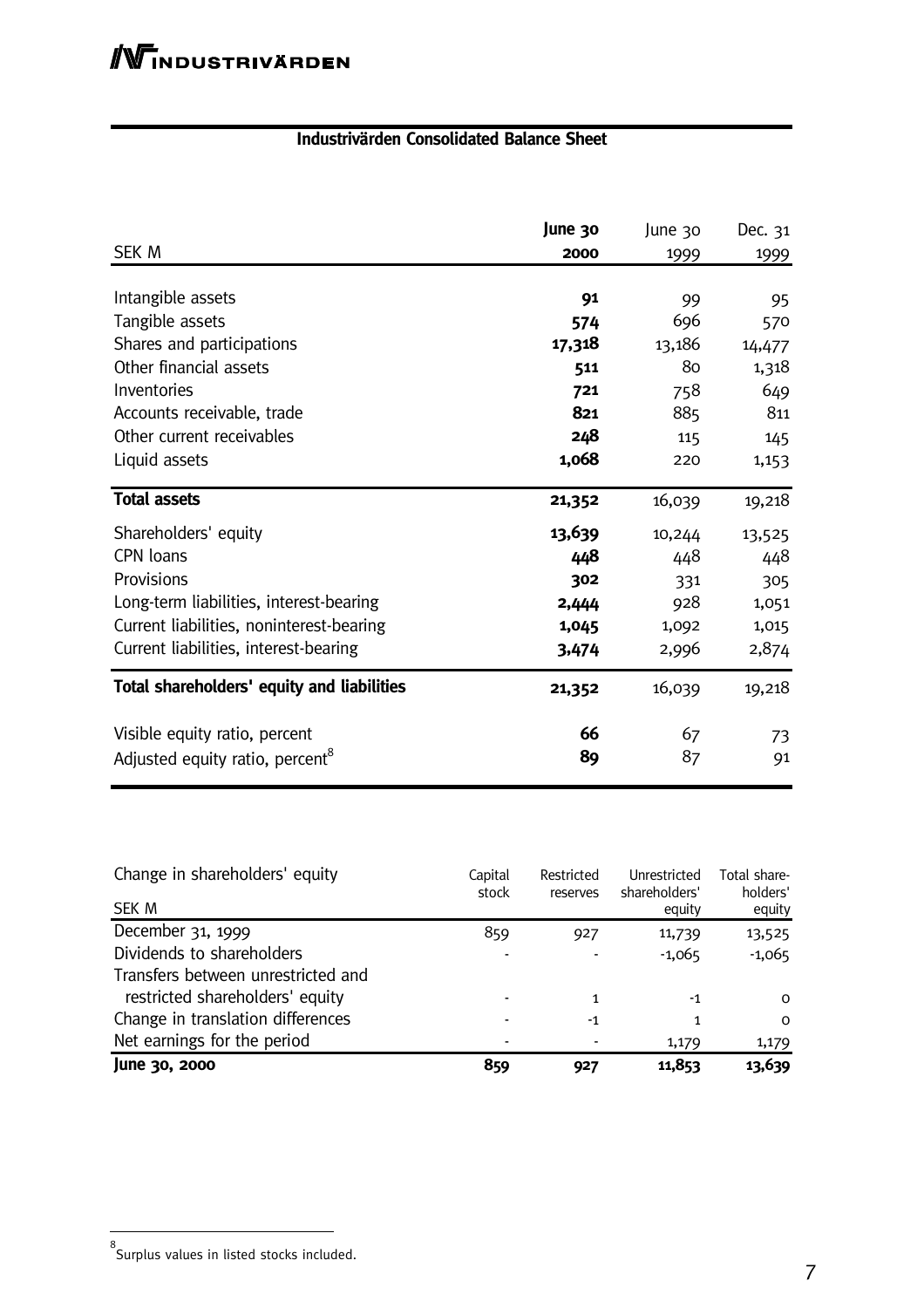#### **Industrivärden Consolidated Statement of Cash Flows**

|                                                        |         |           | 2000      | 1999      | 1999      |
|--------------------------------------------------------|---------|-----------|-----------|-----------|-----------|
| <b>SEK M</b>                                           |         |           | Jan.-June | Jan.-June | Jan.-Dec. |
| <b>OPERATING ACTIVITIES</b>                            |         |           |           |           |           |
| Earnings after financial items                         |         |           | 1,393     | 1,266     | 4,603     |
| Adjustment of items not included in cash flows:        |         |           |           |           |           |
| Depreciation                                           |         |           | 63        | 75        | 125       |
| Result of sales of listed stocks                       |         |           | $-412$    | $-449$    | $-3,535$  |
| Result of sales of other stocks                        |         |           | -3        |           | $-100$    |
| Reversal of other items not affecting cash flows       |         |           | -5        | 22        | 4         |
| Paid tax                                               |         |           | $-139$    | $-123$    | $-140$    |
| Cash flow from operating activities                    |         |           |           |           |           |
| before changes in working capital                      |         |           | 897       | 791       | 957       |
| Cash flow from changes in working capital              |         |           | $-137$    | 0         | 89        |
| Net cash flow from operating activities                |         |           | 760       | 791       | 1,046     |
|                                                        |         |           |           |           |           |
| <b>INVESTING ACTIVITIES</b>                            |         |           |           |           |           |
| Purchases of listed stocks                             |         |           | $-3,047$  | $-1,424$  | $-3,731$  |
| Sales of listed stocks                                 |         |           | 676       | 1,090     | 5,168     |
| Net purchase/sale of subsidiaries                      |         |           | $-10$     |           | 197       |
| Net purchase/sale of long-term fixed-income securities |         |           | 860       |           | $-1,260$  |
| Net purchase/sale of other fixed assets                |         |           | $-111$    | $-51$     | $-88$     |
| Net cash flow from investing activities                |         |           | -1,632    | $-385$    | 286       |
| <b>FINANCING ACTIVITIES</b>                            |         |           |           |           |           |
| Loans raised and amortization of debt                  |         |           | 1,993     | $-505$    | $-493$    |
| Dividends and CPN interest paid out                    |         |           | $-1,204$  | $-874$    | $-874$    |
| Net cash flow from financing activities                |         |           | 789       | $-1,379$  | $-1,367$  |
| Net cash flow for the period                           |         |           | -83       | $-973$    | $-35$     |
|                                                        |         |           |           |           |           |
| Liquid assets at beginning of the year                 |         |           | 1,153     | 1,200     | 1,200     |
| Exchange rate differences in liquid assets             |         |           | -2        | -7        | $-12$     |
| Liquid assets at end of the period                     |         |           | 1,068     | 220       | 1,153     |
|                                                        |         |           |           |           |           |
|                                                        | Dec. 31 |           | Change in | Other     | June 30   |
| Change in Interest-Bearing Net Debt                    | 1999    | Cash flow | loans     | changes   | 2000      |
| Liquid assets                                          | 1,153   | -83       |           | $-2$      | 1,068     |
| Long-term fixed-income securities                      | 1,260   |           |           | $-860$    | 400       |
|                                                        |         |           |           |           |           |

Long-term interest-bearing liabilities 1,051 - 1,393 - 2,444 Current interest-bearing liabilities 2,874 600 **3,474** Interest-bearing pension provisions 158 - 1 1 159 Net interest-bearing debt 1,670 83 1,993 863 4,609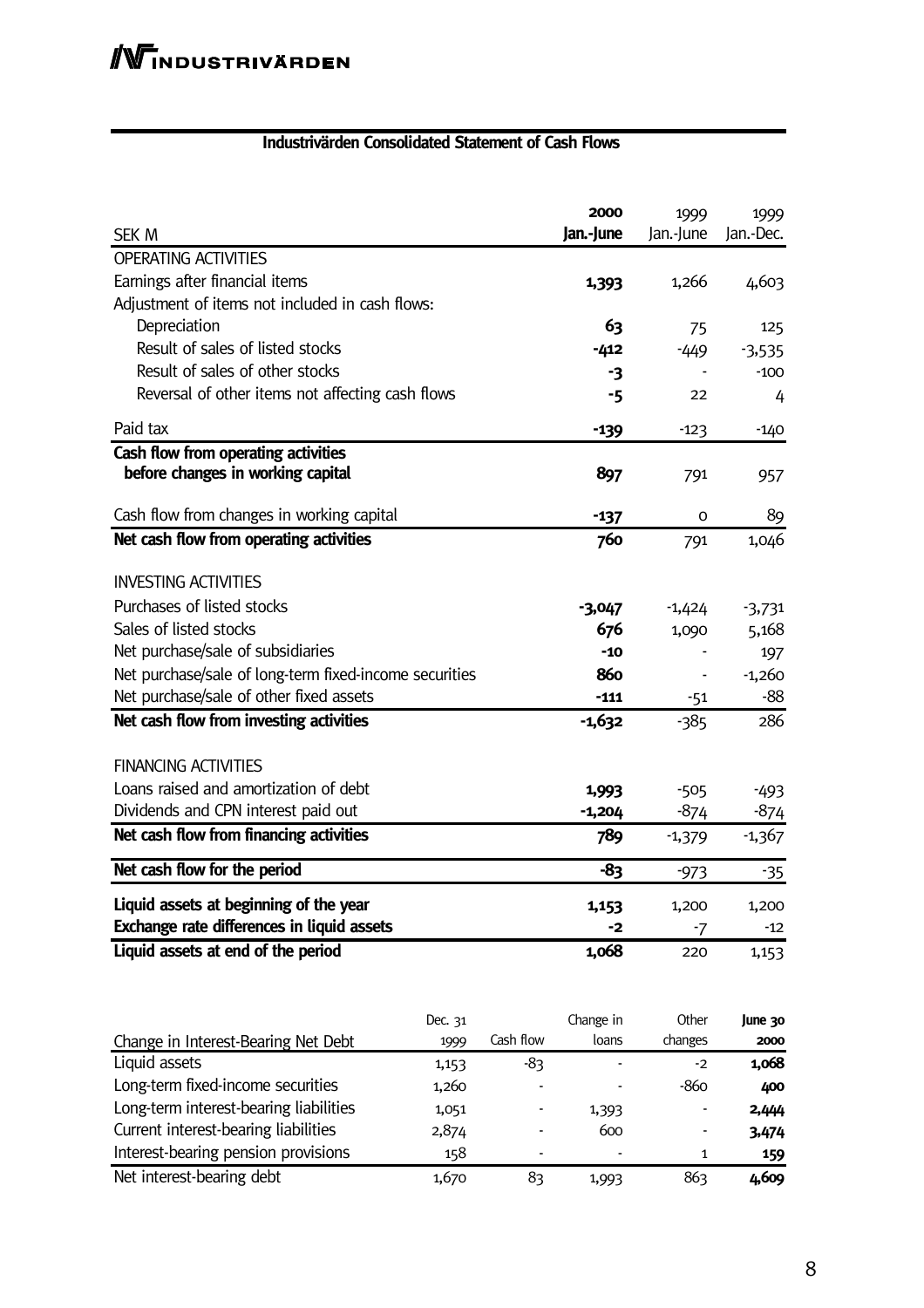|                                                                                                        |             |        | Market value            |                   |  |
|--------------------------------------------------------------------------------------------------------|-------------|--------|-------------------------|-------------------|--|
|                                                                                                        |             |        | SEK per share           | Percent of        |  |
|                                                                                                        | Number      | SEK M  | and CPN                 | portfolio's value |  |
| Ericsson                                                                                               | 186,000,000 | 32,178 | 168                     | 50                |  |
| Skandia                                                                                                | 42,913,900  | 9,999  | 52                      | 16                |  |
| Handelsbanken                                                                                          | 50,000,000  | 6,400  | 34                      | $10\,$            |  |
| Sandvik                                                                                                | 23,000,000  | 4,255  | 22                      | $\overline{7}$    |  |
| <b>SCA</b>                                                                                             | 20,087,532  | 3,301  | 17                      | 5                 |  |
| Skanska                                                                                                | 8,075,689   | 2,524  | 13                      | 4                 |  |
| Pfizer Inc.                                                                                            | 3,000,000   | 1,229  | $\overline{7}$          | $\overline{2}$    |  |
| <b>SSAB</b>                                                                                            | 12,065,600  | 1,056  | 6                       | $\overline{c}$    |  |
| Lundbeck A/S                                                                                           | 2,064,490   | 895    | 5                       | $\mathbf{1}$      |  |
| Scania                                                                                                 | 3,000,000   | 664    | 3                       | $\mathbf{1}$      |  |
| Pharmacia Corp.                                                                                        | 1,300,000   | 579    | $\overline{\mathbf{3}}$ | $\mathbf{1}$      |  |
| Volvo                                                                                                  | 1,800,000   | 337    | $\overline{2}$          | $\mathsf O$       |  |
| Other ( <sek 300="" m)<="" td=""><td></td><td>654</td><td>3</td><td><math>\mathbf{1}</math></td></sek> |             | 654    | 3                       | $\mathbf{1}$      |  |
| <b>Total</b>                                                                                           |             | 64,071 | 335                     | 100               |  |

# **Portfolio of Listed Stocks as per June 30, 2000**

The listed portfolio above included the following stocks which were out on loan:

### Number

SCA 109,000<br>Scania 9,485  $9,485$